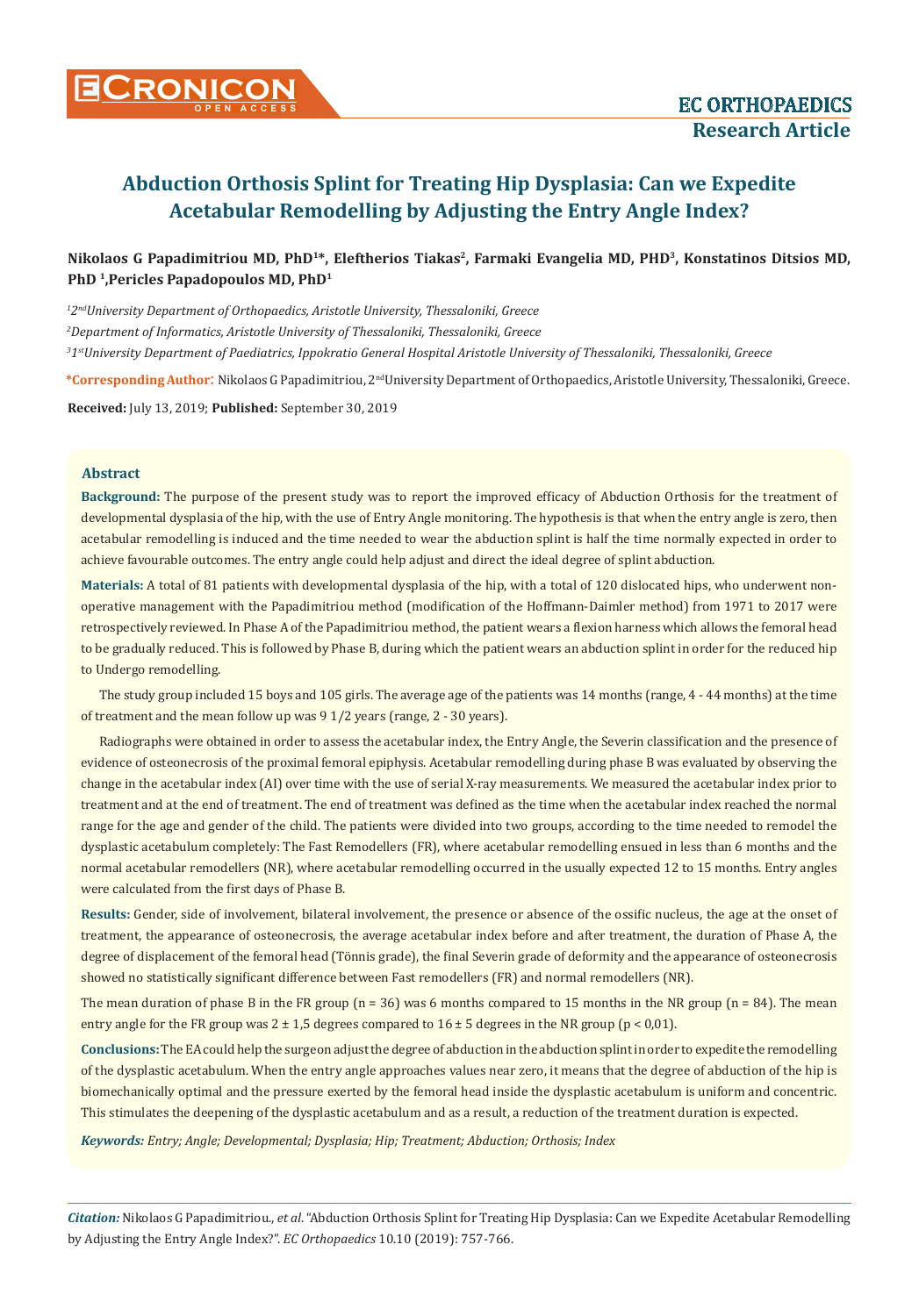758

### **Introduction**

An established method for the treatment of developmental dysplasia of the hip (DDH) is the use of an abduction splint [1,2], even in walking children [3]. To achieve a favourable outcome in treating DDH, the abduction splint [4] has to position the leg in such a degree of abduction, which would allow concentric distribution of pressure [5] of the femoral head [6] inside the dysplastic acetabulum [7] and induce acetabular remodeling [8,9] of the acetabulum [10] until it reaches normal levels. One drawback of the abduction splint in children is the long duration that it must be worn, usually more than a year.

Papadimitriou., *et al.* [3,11,12] modified the original Hoffmann-Daimler method [13-15] in 7 critical points [16]. In Phase A of this modified method, the patient wears a flexion harness (Figure 1a) which allows the femoral head to be gradually reduced [12,17]. This is followed by Phase B, where the patient wears an abduction splint in order for the reduced hip to undergo remodelling. By wearing the abduction splint in phase B (Figure 1b), the femoral head inside the shallow/dysplastic acetabulum exerts pressure which stimulates the remodeling of the acetabulum [12]. As a result, the dysplastic acetabulum increases its depth [18]. If the distribution of pressure is even and concentric [5,8], remodeling ensues quicker and the patient has to wear the abduction splint for less time. The deepening of the acetabulum finds place gradually and this is monitored by the improvement of the Acetabular Index (AI) in serial follow up X-rays. The abduction splint is worn for 24 hours a day and allows the patient to walk (Phase B). The acetabular remodeling during phase B lasts usually around 12 - 15 months (AI returns to normal values according to patients age).



*Figure 1: a. The flexion harness in phase A and b. the abduction splint in phase B. This device maintains abduction of the hips and is suitable for children at the crawling and walking stages.*

Retrospective examination of our cases allowed us to identify a group of 36 patients who recovered faster (less than 6 months) than the usually expected 15 months or more. Seeking for plausible explanations for the unexpectedly fast remodeling, we drew the hypothesis that in this group of patients, the mean entry angle (EA) was different. This Entry Angle could be an indirect index of the ideal position of the femoral head inside the acetabulum, which produces fast remodeling compared to the other patients with the normal remodeling speed.

The degree of splint abduction is usually set arbitrary, according to surgeon's preference. The question arose in terms of what is the optimum degree of hip abduction in order to achieve faster acetabular remodeling and, as a result, reduce the duration of splint wearing. The purpose of the study was to retrospectively investigate whether the EA could be an index of quick remodeling. When one changes the abduction of the hips in the abduction splint, the EA (as it is measured on pelvic X-rays) changes respectively. Our hypothesis states that if, at the beginning of Phase B, one abducts the hips in the splint in such degrees that the entry angle takes values around zero  $(EA = 0)$ , then the acetabulum would remodel faster than normal. The EA could be an indication that the hip is placed in a biomechanically favorable position and, as a result, it could explain the shorter Phase B treatment time required (less than 6 months) in fast remodelers when

*Citation:* Nikolaos G Papadimitriou., *et al*. "Abduction Orthosis Splint for Treating Hip Dysplasia: Can we Expedite Acetabular Remodelling by Adjusting the Entry Angle Index?". *EC Orthopaedics* 10.10 (2019): 757-766.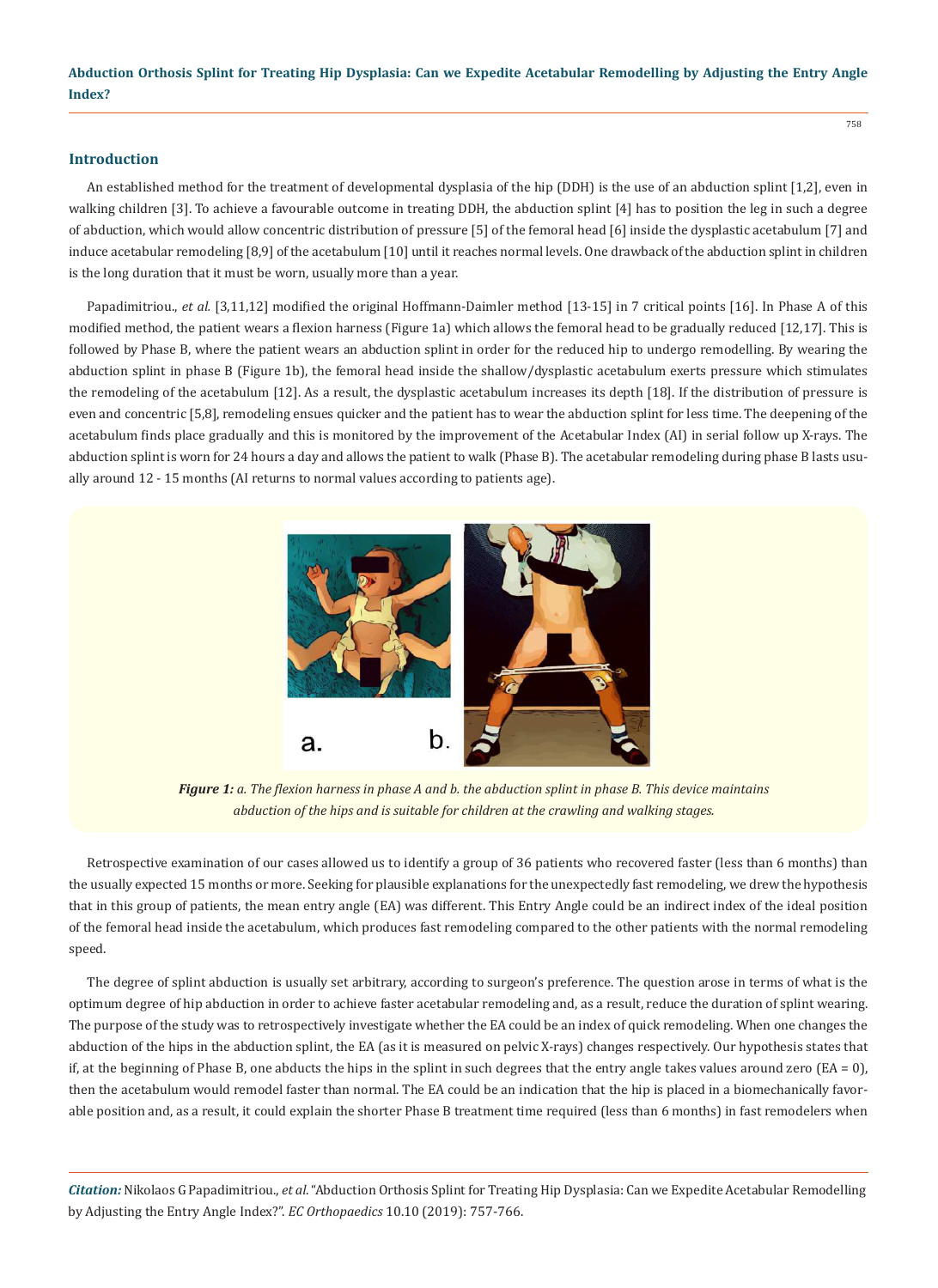compared to the EA values measured at the start of phase B in normal remodelers. By validating the EA angle, the implications would be very wide; an Index to monitor and directly objectify every functional conservative treatment for DDH where an abduction splint is worn. By measuring the EA, the surgeon can adjust the degrees of abduction of the hips in the splint to the point of the most advantageous biomechanical position, simply by aiming for the ideal EA measured on follow up X-rays (EA towards 0) and thus speeding up the normalization of the acetabular obliquity.

#### **Materials and Methods**

The medical records of 167 patients with the diagnosis of developmental dysplasia of the hip, treated between January 1971 and December 2017, were reviewed. 114 patients were excluded because their radiographs or medical records were being inadequate. Patients previously managed with open hip surgery, or those where the dysplasia was secondary to arthrogryposis or to neuromuscular disease, septic arthritis or a teratological condition, and those whose dislocation was associated with a congenital anomaly or syndrome, were also excluded. Patients who were previously managed unsuccessfully with a Pavlik or Freijka harness were included in the study. 81 patients with a total of 120 dislocated hips were included in the study (Table 1). The study group included 15 boys and 105 girls. The average age of the patients was 14 months (range, 4 to 44 months) at the start of treatment and the mean follow up was 9,5 years (range, 2 - 30 years). All patients in the study period were treated conservatively with the functional Papadimitriou method [3] (modified Hoffmann-Daimler method [13,14]). With this method, the patient wears a flexion harness (Phase A), during which time the femoral head is gradually reduced, followed by an abduction splint (Phase B), during which time the reduced hip remodels [3,12].

Forty-eight patients had unilateral involvement, whereas the rest of them had bilateral involvement. For the statistical analysis, we considered each hip separately. The duration of treatment in the harness (phase A) and the duration in the abduction splint (phase B) were recorded. During phase B, the children wore the abduction splint continuously and were radiographically followed-up with X-rays every 2 months.

Acetabular remodelling on radiographs during phase B was evaluated by observing the change in the acetabular index [19] (AI) over time on serial X-ray measurements. We measured the AI prior to treatment and at the end of treatment. We defined the end of treatment as the point where the acetabular index was in normal range for the age and gender of the child. The patients were divided into two groups, according to the time required to remodel the dysplastic acetabulum completely: the Fast Remodellers (FR), where acetabular remodeling ensued in less than 6 months and the Normal acetabular Remodellers (NR), where remodeling ensued in the normally expected 12 to 15 months.

At the beginning of phase B, the Entry angle was calculated and recorded according to radiographs. The EA can be estimated using the following procedure (Figure 2): The superior lateral acetabular rim is marked as Point E, whereas the acetabular teardrop is marked as Point D. Point V is defined as the lowest and most lateral point of the acetabular margin, namely the point where the lower contour of the head intersects with the posteroinferior acetabular margin, the latter being easily identified on most X-rays. Lines are drawn between Points E and V (EV line) and between Points E and D (ED line). The subtend angle VED is bisected by the EW line, which represents the projection of a "mean acetabular inlet plane". The perpendicular line on EW (green line) forms an angle with the femoral neck axis (purple line). That angle is the Entry Angle (EA).

The measurement of the Entry Angle on X-rays is time-consuming and cumbersome. We therefore developed an application called the "Papadimitriou Abduction Splint App" in order to expedite the procedure. The application is available on the itunes Apple store [20] [\(https://itunes.apple.com/us/app/papadimitriouabductionsplint/id1437808634\)](https://itunes.apple.com/us/app/papadimitriouabductionsplint/id1437808634). For more information on how to calculate the Entry Angle please refer to the tutorial video (Video 1).

The goal of the functional conservative treatment of DDH is to induce remodeling and deepening of the dysplastic acetabulum by placing the hip in abduction using the splint. The EA is changed according to the position of the femoral head inside the acetabulum (Figure 3a and 3b). The EA could be an indirect radiological index of evenly distributed pressure inside the acetabulum.

*Citation:* Nikolaos G Papadimitriou., *et al*. "Abduction Orthosis Splint for Treating Hip Dysplasia: Can we Expedite Acetabular Remodelling by Adjusting the Entry Angle Index?". *EC Orthopaedics* 10.10 (2019): 757-766.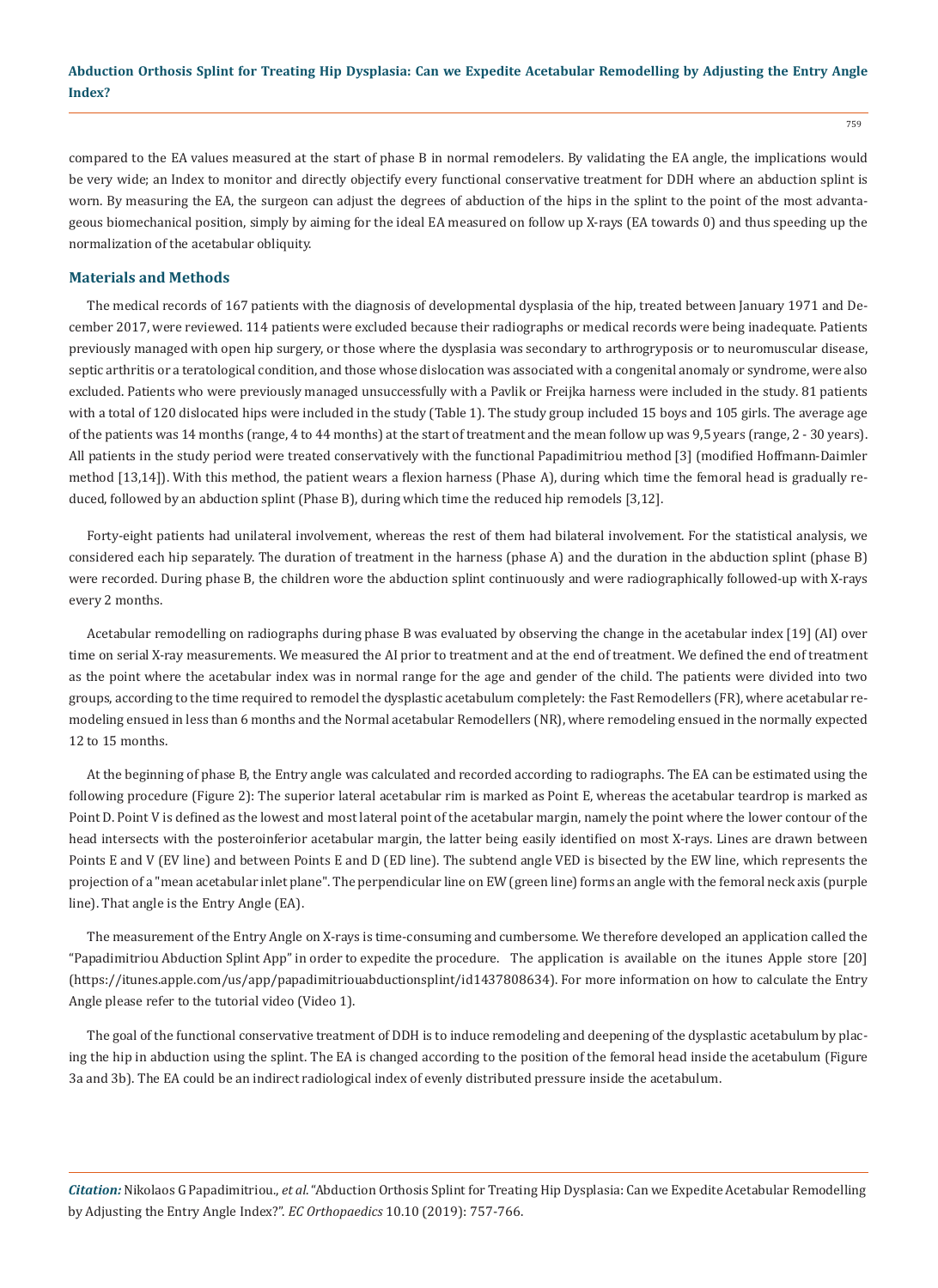760



*Figure 2: The method to estimate the entry angle (EA).*



*Figure 3: Entry angle measured at a. neutral and b. abduction hip position. Pressure vectors arranged over the acetabulum are depicted in neutral (a) and abduction position (b). The entry angle is reduced by the abduction of the hip and according to the position of the femoral head in relation of the acetabulum there is a certain position of hip abduction where EA takes a favourable zero value.*

The type and severity of subluxation and dislocation were classified on the basis of anteroposterior pelvic radiographs according to the system presented by Tönnis [21]. The final results were evaluated according to the Severin classification system [22,23]. Radiographs were evaluated for signs of osteonecrosis as described by Salter., *et al.* [24] and femoral head growth disturbances were classified according to the criteria described by Bucholz and Ogden [25].

#### **Statistical analysis**

The data were analyzed with the use of the nonparametric Mann-Whitney test. The level of significance was set at  $*_p$  < 0.05 and  $*_p$  < 0.01. All analyzed variables showed a nonparametric distribution. The chi-square test was used for qualitative data. The Spearman correlation coefficient was used to examine correlations between multiple factors. Statistical analysis was performed using SPSS software (version 25.0; SPSS, Chicago, Illinois).

*Citation:* Nikolaos G Papadimitriou., *et al*. "Abduction Orthosis Splint for Treating Hip Dysplasia: Can we Expedite Acetabular Remodelling by Adjusting the Entry Angle Index?". *EC Orthopaedics* 10.10 (2019): 757-766.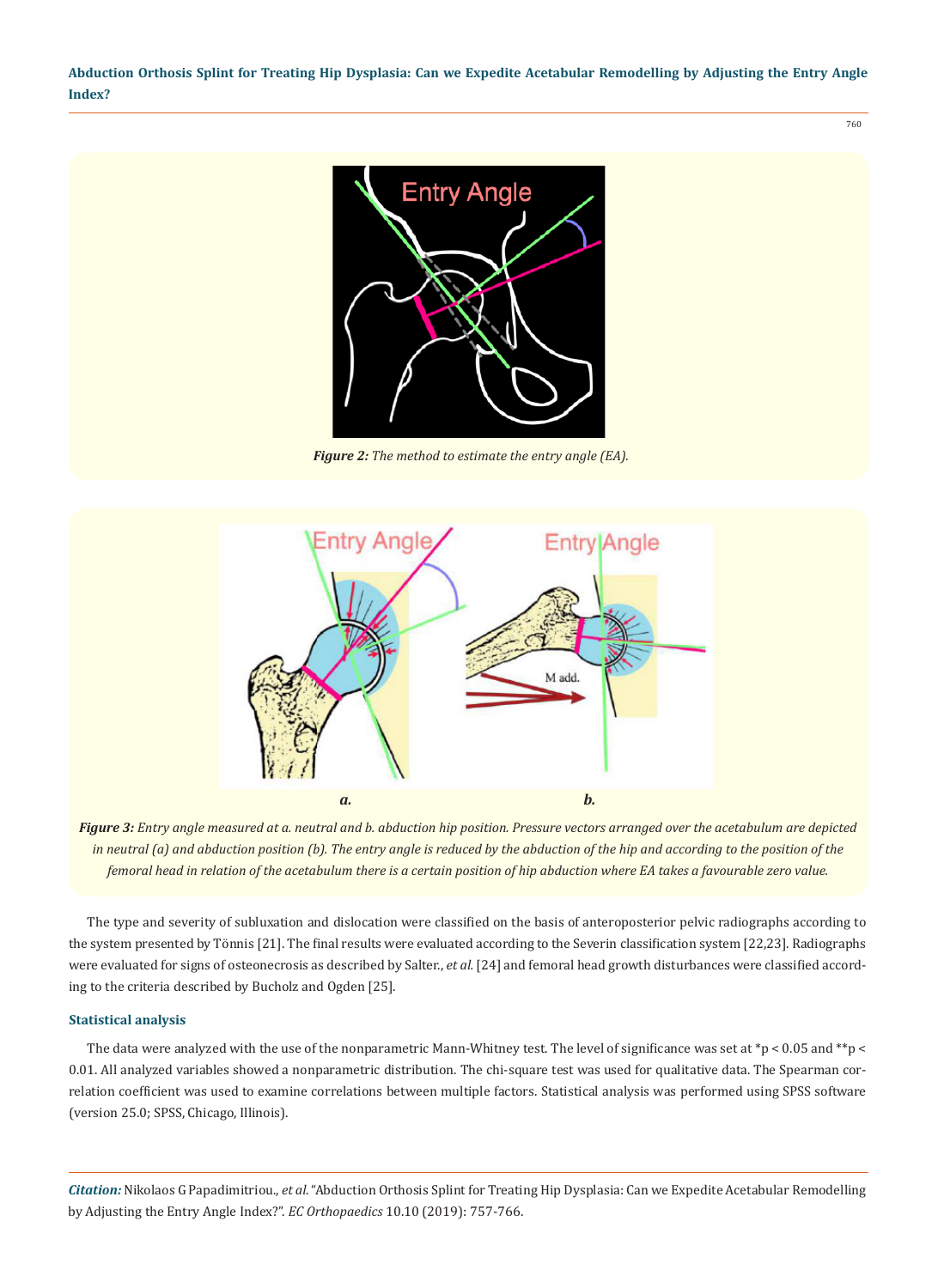## **Results**

Gender, side of involvement, unilateral or bilateral involvement, the presence or absence of the ossific nucleus, the age at the onset of treatment, the appearance of osteonecrosis, the average acetabular index before and after treatment, the duration of Phase A, the degree of displacement of the femoral head (Tönnis grade), the final Severin grade of deformity and the presence of osteonecrosis were not statistically significantly different between Fast Remodelers (FR) and Normal Remodelers (Table 1).

| <b>Variable</b>                                       | <b>Fast Acetabular</b><br>Remodelers ( $N = 36$ ) | <b>Normal Acetabular</b><br>Remodeller ( $N = 84$ ) | Significance |
|-------------------------------------------------------|---------------------------------------------------|-----------------------------------------------------|--------------|
| Gender (female\male)                                  | 30/6                                              | 75/9                                                | n.s.         |
| Age at onset of treatment (mths)                      | $12 \pm 10$                                       | $16 \pm 8,6$                                        | n.s.         |
| Duration of phase A (days)                            | $41 \pm 26$                                       | $49 \pm 31$                                         | n.s.         |
| Duration of phase B (mths)                            | $6 \pm 2$                                         | $15 \pm 4$                                          | $***$        |
| Severity of dislocation Tonnis grade<br>N(%)          |                                                   |                                                     | n.s.         |
| $\mathbf{I}$                                          | $\overline{4}$                                    | $\mathbf{0}$                                        |              |
| $\mathbf{I}$                                          | 19                                                | 34                                                  |              |
| III                                                   | 9                                                 | 29                                                  |              |
| IV                                                    | $\overline{4}$                                    | 21                                                  |              |
| Acetabular Index before<br>treatment (AIbt)           | $36,33 \pm 6,77$                                  | $41 \pm 7,75$                                       | n.s.         |
| Acetabular Index after treatment<br>(Alat)            | $22,64 \pm 4,54$                                  | $23,82 \pm 5,67$                                    | n.s.         |
| Severin Class I or II (satisfactory)<br>$(N = 112)$   | 33                                                | 79                                                  | n.s.         |
| Severin Class III or IV<br>(unsatisfactory) $(N = 8)$ | 3                                                 | 5                                                   |              |
| <b>Entry Angle</b>                                    | $2 \pm 1,5$                                       | $16 \pm 5$                                          | $**$         |
| <b>AVN Necrosis</b>                                   | 2                                                 | 7                                                   | n.s.         |
| Classification - Bucholz Ogden type                   |                                                   |                                                     | n.s.         |
| I                                                     | $\mathbf{1}$                                      | $\mathbf{0}$                                        |              |
| $\mathbf{I}$                                          | $\mathbf{0}$                                      | 5                                                   |              |
| III                                                   | $\mathbf{1}$                                      | $\mathbf{1}$                                        |              |
| VI                                                    | $\boldsymbol{0}$                                  | $\mathbf{1}$                                        |              |

*Table 1: Statistical analysis of measured variables with respect to remodelling of the acetabulum. Fast Acetabular Remodelers (FR, remodeling <6 months) versus Normal Acetabular Remodellers (NR) at follow-up. \*p < 0.05 \*\* p < 0.001 n.s. = Not Significant.*

The mean duration of phase B in the FR group (N = 36) was 6 months (SD  $\pm$  2) compared to 15 months (SD  $\pm$  4 months (N = 84) in the NR group. The mean entry angle (EA) for the FR group was  $2 \pm 1.5$  degrees compared to  $16 \pm 5$  degrees in normal remodelers which was statistically significant ( $p < 0.01$ ).

## **Discussion**

Normal endochondral ossification [8] on the epiphyseal primordial cartilage is active if the direction of the pressure is in agreement with the axes of the bone-forming cartilage cell columns [5,9,26] and if the magnitude of the pressure changes regularly and within bio-

*Citation:* Nikolaos G Papadimitriou., *et al*. "Abduction Orthosis Splint for Treating Hip Dysplasia: Can we Expedite Acetabular Remodelling by Adjusting the Entry Angle Index?". *EC Orthopaedics* 10.10 (2019): 757-766.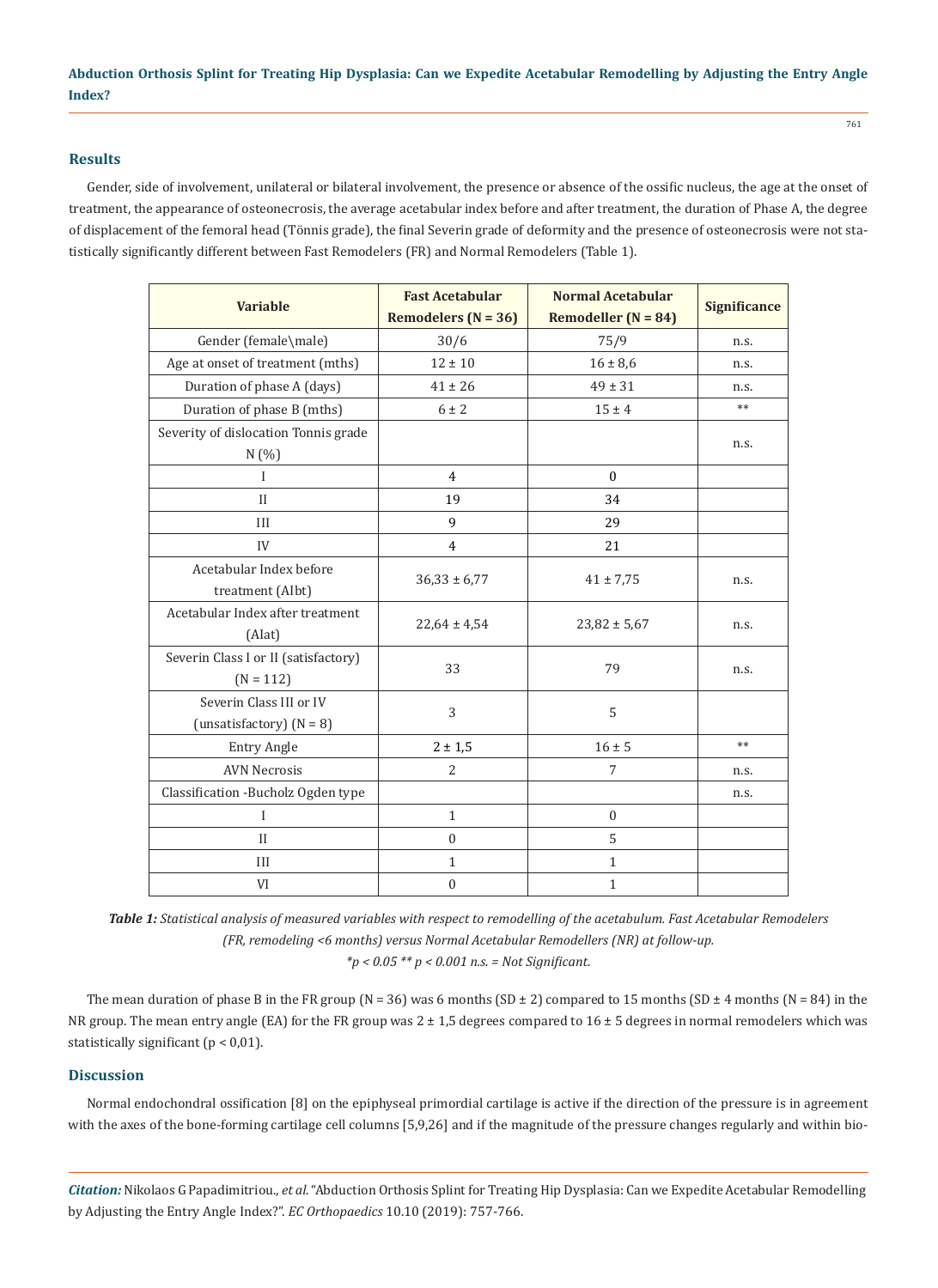logical limits [2,8,9]. Ossification is inhibited if the pressure magnitude is not within a certain physiologic range, but the phenomenon is dynamically reversible [5,8,27]. To achieve a favorable outcome in the treatment of DDH, the abduction splint has to place the leg in such abduction [28], that it would allow the concentric distribution of the pressure of the femoral head inside the dysplastic acetabulum [8]. This process would induce remodeling that would eventually allow normalization of the acetabulum [2,10,29,30]. One of the major disadvantages of conservative functional treatments, especially in older walking children, is the prolonged wearing of abduction orthoses - usually more than 15 months, the period where acetabular remodeling is expected to ensue. Various abduction orthoses have been used in an effort to induce acetabular remodeling and all share the same concept [2,8,29].

The optimal degree of abduction of the hips, which is imposed mechanically by the splint's degree of abduction, is in close correlation with the duration of phase B. In other words, optimal degree of abduction means less time of splint wearing for the patient.

The purpose of our study was to investigate whether or not changing the degree of abduction of the lower extremity in the abduction splint and aiming towards a near-zero EA by adjustment of the femoral head in the acetabulum would induce remodeling sooner and thus a reduced duration of wearing the abduction splint (phase B).

Pre-treatment factors like gender, side of involvement, bilateral involvement, the presence or absence of the ossific nucleus, the average acetabular index before treatment, the severity of dislocations, the age at the onset of treatment, were not found to be significantly different between the FR and NR groups (Table 1). Similarly, post-treatment factors like the presence of osteonecrosis after treatment, the duration of Phase A, the final Severin grade of deformity, the appearance of osteonecrosis or the final outcome after follow up were not significantly different. The fast remodellers take half the time usually needed for normal remodellers in phase B. The entry angle was the only statistically significant difference  $(p < 0.001)$  found between the two groups. The entry angle, as mentioned above (Figure 2), seems to be a good indirect index for monitoring and adjusting the treatment of children with abduction orthoses. When the values of the entry angle measured at the start of phase B are adjusted to approach values near zero (Figure 4 and 5) the patient could be converted to fast acetabular remodeler and the concept, could explain the reduced treatment time required (less than 6 months) for Phase B in fast remodelers.



*Figure 4: a. Anteroposterior radiograph of the pelvis of a six month-old girl with unilateral Tönnis grade-III hip dislocation. Initial X-rays measure an Acetabular Index of 40 degrees. Complete reduction after two months (phase A). b. Starting phase B with abduction splint. Entry angle is zero on X-ray. c. Anteroposterior radiograph, five months later, Acetabular Index now 25 degrees showing that the acetabulum has strongly remodelled. Notice and compare the improvement in the acetabular index. d. Anteroposterior radiograph, 21 months later, showing that the acetabulum has remodelled completely and the femoral head is spherical and concentric.*

*Citation:* Nikolaos G Papadimitriou., *et al*. "Abduction Orthosis Splint for Treating Hip Dysplasia: Can we Expedite Acetabular Remodelling by Adjusting the Entry Angle Index?". *EC Orthopaedics* 10.10 (2019): 757-766.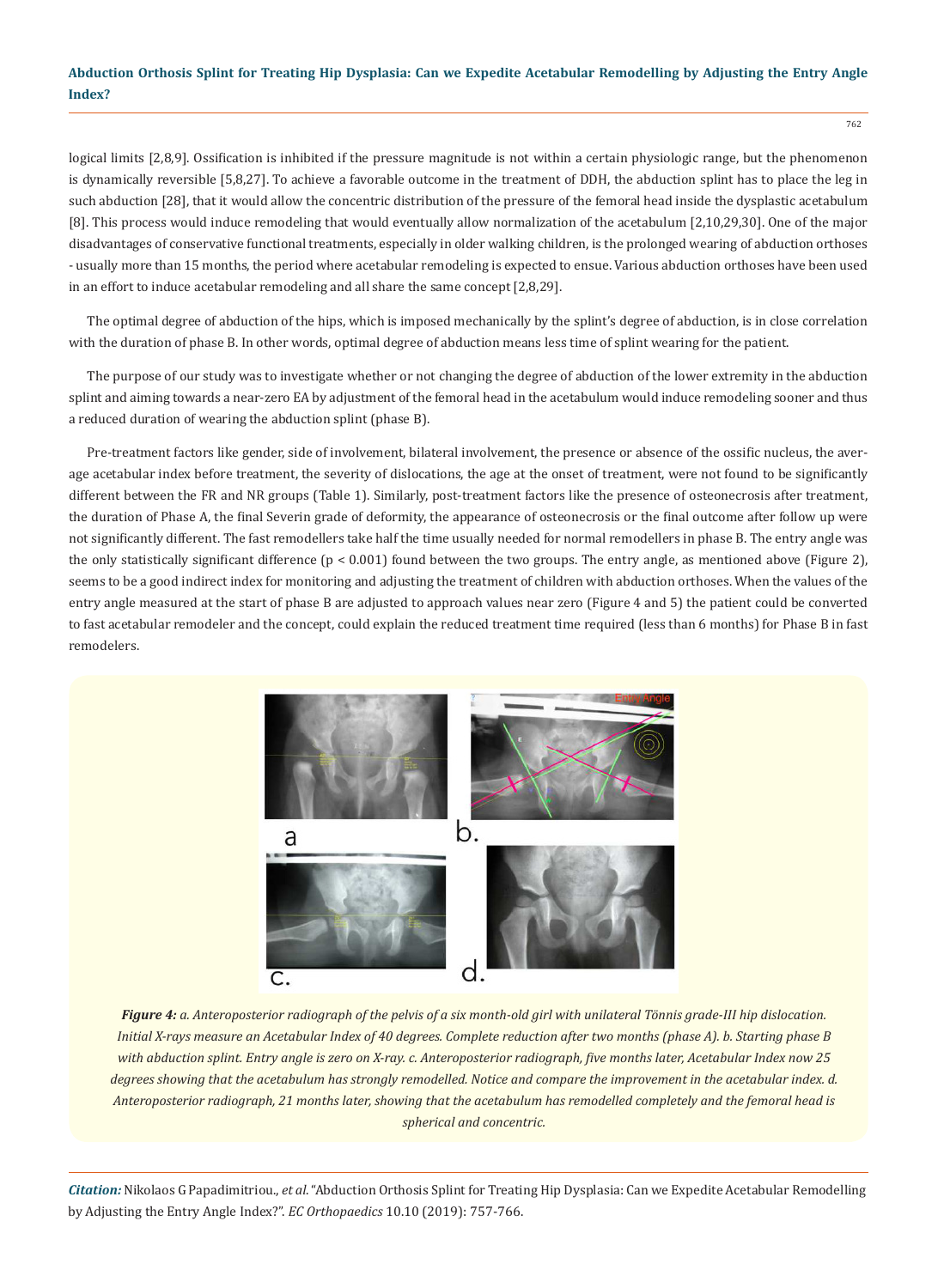

*Figure 5: a. Initial Anteroposterior radiograph of the pelvis of a 30 month-old girl with unilateral Tönnis grade-III hip dislocation. b. Starting phase B with abduction splint. Entry angle is zero on X-ray. c. Anteroposterior radiograph 5 months later, Acetabular Index now 25 degrees showing that the acetabulum has remodeled quickly. d. Anteroposterior radiograph, at 10 years of age. Complete recovery.*

Pressure of the femoral head inside the acetabulum [5,9] is considered to be an essential prerequisite for normal acetabular growth (Remodelling). It must be intermittent, in an axial direction within a normal range magnitude and evenly distributed inside the acetabulum [2,5,9,10]. The surgeon is usually faced with the following dilemma: how much abduction is necessary in order to induce acetabular remodelling? The degree of abduction of the splint is usually chosen according to surgeon's experience by assuming which is the optimal biomechanical position of the leg on static X-rays. Most of the times, one has to repeat the X-ray with the child in different abduction positions and measure again in a trial-and-error effort in order to find the most advantageous position; which most of the times is based on plain surgeon's experience. The EA offers an easy and objective measurable index which allows the adjustment of the abduction degree by the splint in the best position for the patient.

By adjustment of the abduction degrees of the splint, one can change the EA, and by aiming to bring the EA to near zero values, the distribution of pressure inside the dysplastic acetabulum is concentric. This stimulates acetabular remodeling at maximal speed and reduces the need for wearing the abduction orthosis from 15 months to less than 6 months. This procedure may help quickly decide what the optimal abduction position of the extremity is, by adjusting the abduction of the brace to the suggested ideal degrees.

A possible source of error is to try and estimate the exact real size of the normal femoral head. The transparency of the non-ossified cartilage can mislead the surgeon into estimating the EA incorrectly (Figure 6). To avoid this and in order to measure objectively, we adopted the method of Amador., *et al.* [31], where the head circumference is always related to the distal point of the medial and lateral metaphyseal curvatures. By connecting these two points we obtain a secant, which is perpendicular to the femoral neck axis. The perpendicular line runs through the center and in the direction of the femoral neck.

Another limitation could be the narrow range of EA values (Table 1). Meticulous examination of the above mentioned guidelines about the point selection as well as diligent preparation and drawing of the lines over the X-rays could eliminate the potential error of measurements. The use of the Papadimitriou Abduction Splint App [20] proved to be helpful, especially in expediting these measurements.

*Citation:* Nikolaos G Papadimitriou., *et al*. "Abduction Orthosis Splint for Treating Hip Dysplasia: Can we Expedite Acetabular Remodelling by Adjusting the Entry Angle Index?". *EC Orthopaedics* 10.10 (2019): 757-766.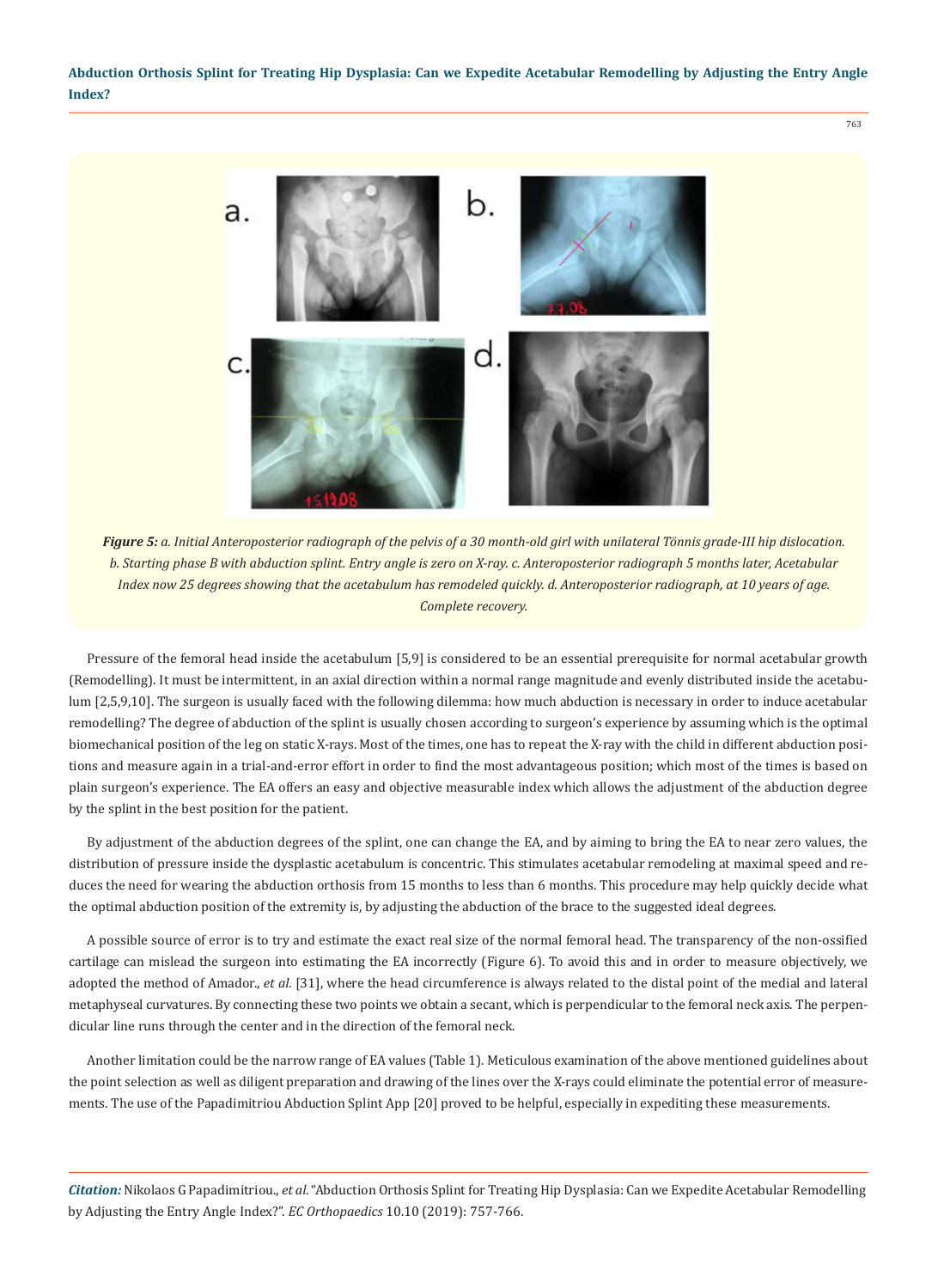

*Figure 6: The head circumference drawn with green. Purple line: a secant line is drawn from points where the metaphyseal femur curvature intersects medially and laterally the femur head- dotted line circumference. By connecting these two points we obtain a secant. A perpendicular line to the secant runs through the center of the femoral head and gives the neck axis direction. Notice that the femoral neck axis line is off center (blue line - left hip), which is a potential source of error during the measurement of the entry angle.*

The concept of the entry angle measurement could be theoretically applied to every conservative treatment method of dysplasia of the hip which utilises any kind of abduction splint. By monitoring the EA in plain follow-up pelvic X-rays, one could adjust the therapy and improve the outcome. Adjusting the degree of the splint abduction in order to aim for near-zero EA values, would offer confidence that the degree of abduction of the hip is in the optimal biomechanical position. As a result, the pressure exerted by the femoral head inside the dysplastic acetabulum is uniform and concentric. The latter would stimulate the deepening of the dysplastic acetabulum even further, which results to the reduction of treatment time.

#### **Conclusion**

In conclusion, entry angle measurements can help the surgeon adjust the degree of abduction of the hip in order to expedite the remodelling of the dysplastic acetabulum. At near-zero EA values, the remodelling pressures are evenly distributed and result in a reduction of treatment time.

#### **Videos**

Tutorial video: How to calculate the Entry angle with the "Papadimitriou Abduction Splint App".

The app is available on the Apple store: <https://itunes.apple.com/us/app/papadimitriouabductionsplint/id1437808634>

Video description: To achieve a favorable outcome in the treatment of DDH, the abduction splint has to place the leg in such abduction to allow concentric distribution of pressure of the femoral head inside the dysplastic acetabulum. This would induce remodelling of the acetabulum towards normal. The surgeon is usually faced with the dilemma of how much abduction is necessary in order to induce the acetabular remodelling. The "Papadimitriou Abduction splint Application" calculates the whole range of measurements and the entry angle. The current abduction or adduction of the hip is measured and by scrolling, one can virtually change the position of the legs. By increasing or decreasing abduction, the app concurrently calculates the load, the pressure and its distribution in the new position, which is projected in real time over the X-ray. Every time one changes the degrees, the distribution of pressure is projected for the corresponding degree of

*Citation:* Nikolaos G Papadimitriou., *et al*. "Abduction Orthosis Splint for Treating Hip Dysplasia: Can we Expedite Acetabular Remodelling by Adjusting the Entry Angle Index?". *EC Orthopaedics* 10.10 (2019): 757-766.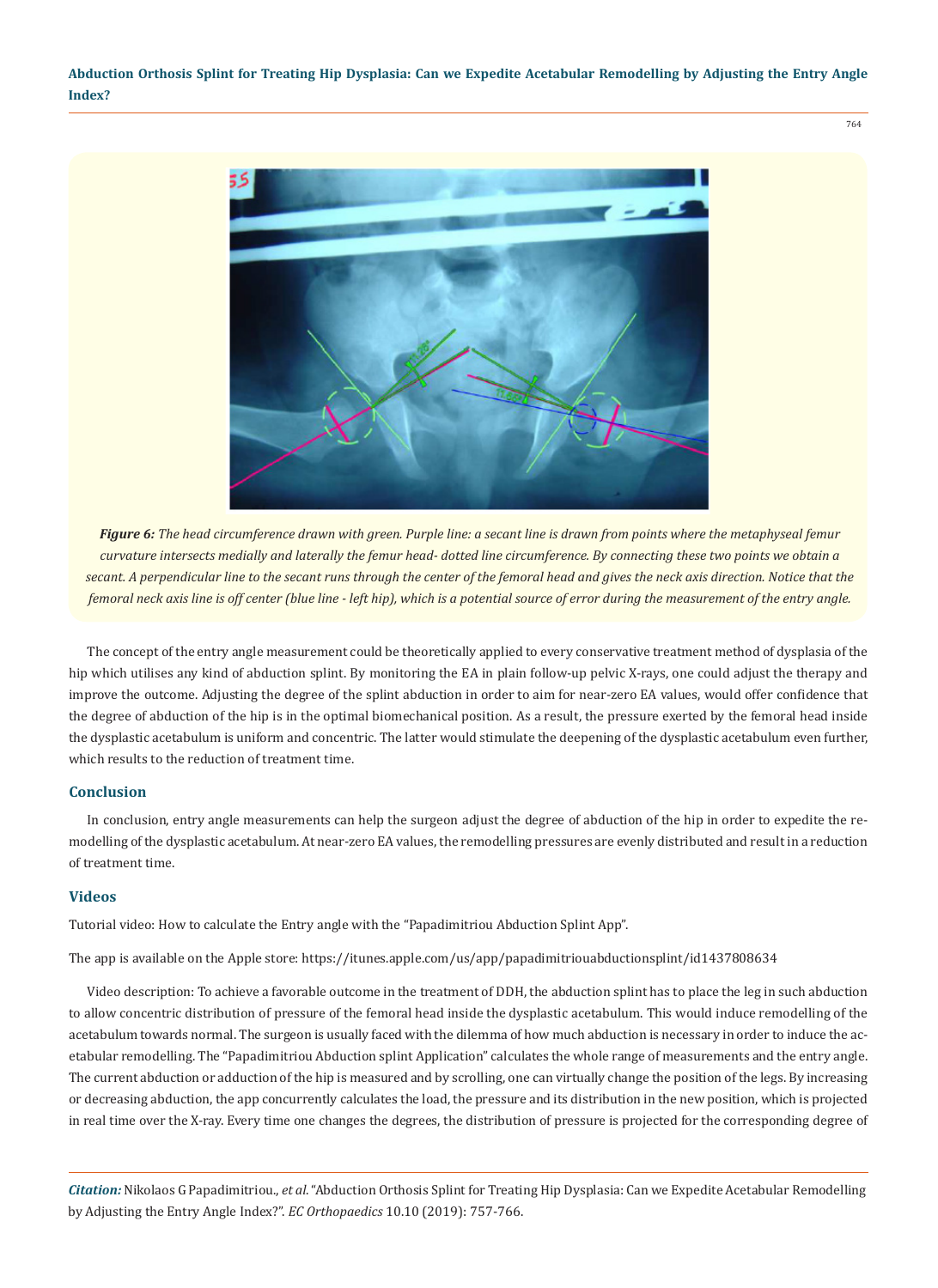abduction. With this procedure, all data are recalculated live on the screen, which allows easy identification of the biomechanically ideal position (concentric distribution of pressure inside the acetabulum; more black/green arrows inside the acetabulum). This procedure helps quickly decide on the optimal position of abduction of the extremity, by changing the abduction of the brace to the suggested ideal degree of abduction, without having to repeat the X-rays. This will promote uniform remodeling of the dysplastic acetabulum towards normal and will speed up the process. For the treatment of DDH, the "Papadimitriou Abduction hip splint App" makes a real time biomechanical analysis in order to identify the optimal positioning for both legs in the Abduction splint. The blinking arrow is showing the EA which is changed by changing the position of the hip.

## **Bibliography**

- 1. Kubo H., *et al*[. "Use of the Tubingen splint for the initial management of severely dysplastic and unstable hips in newborns with DDH:](https://www.ncbi.nlm.nih.gov/pubmed/29080986)  [an alternative to Fettweis plaster and Pavlik harness".](https://www.ncbi.nlm.nih.gov/pubmed/29080986) *Archives of Orthopaedic and Trauma Surgery* 138.2 (2018): 149-153.
- 2. [Tönnis D. "Congenital dysplasia and dislocation of the hip in children and adults". Berlin Heidelberg New York London Paris Tokyo:](https://www.springer.com/gp/book/9783642710407)  [Springer \(1987\).](https://www.springer.com/gp/book/9783642710407)
- 3. Papadimitriou NG., *et al*[. "Late-presenting developmental dysplasia of the hip treated with the modified Hoffmann-Daimler func](https://www.ncbi.nlm.nih.gov/pubmed/17545429)tional method". *[Journal of Bone and Joint Surgery-American Volume](https://www.ncbi.nlm.nih.gov/pubmed/17545429)* 89.6 (2007): 1258-1268.
- 4. [Harris NH. "Acetabular growth potential in congenital dislocation of the hip and some factors upon which it may depend".](https://www.ncbi.nlm.nih.gov/pubmed/954330) *Clinical [Orthopaedics and Related Research](https://www.ncbi.nlm.nih.gov/pubmed/954330)* 119 (1976): 99-106.
- 5. [Hoffmann-Daimler S. "The influence of mechanical forces on developmental cartilage ossification".](https://www.ncbi.nlm.nih.gov/pubmed/4242533) *Zeitschrift für Orthopädie und ihre Grenzgebiete* [106.4 \(1969\): 782-790.](https://www.ncbi.nlm.nih.gov/pubmed/4242533)
- 6. [Hoffmann-Daimler S. "Femur head reconstruction of the so-called congenital hip dislocation from the viewpoint of functional reposi](https://www.ncbi.nlm.nih.gov/pubmed/5589039)tion and retention". *[Archiv Für Orthopädische und Unfall-Chirurgie](https://www.ncbi.nlm.nih.gov/pubmed/5589039)* 61.4 (1967): 289-296.
- 7. [Hoffmann-Daimler S. ""Centering deficit" in the hip-joint".](https://www.ncbi.nlm.nih.gov/pubmed/4277114) *Zeitschrift für Orthopädie und ihre Grenzgebiete* 112.3 (1974): 502-506.
- 8. [Matthiessen HD. "Dysplasie- und Therapiefaktor bei der Huftreifungsstorung".](https://www.semanticscholar.org/paper/Dysplasie-und-Therapiefaktor-bei-der-Matthiessen/6ba351e1ccf6523f8cb4f78cc37f1a7eef209261) *Zeitschrift für Orthopädie und ihre Grenzgebiete* 135.1 [\(1997\): Oa12.](https://www.semanticscholar.org/paper/Dysplasie-und-Therapiefaktor-bei-der-Matthiessen/6ba351e1ccf6523f8cb4f78cc37f1a7eef209261)
- 9. Konermann W and Arnold P. "Die Hüftreifungsstörung: Diagnose und Therapie mit 64 Tabellen". {Konermann, 1999 #87} Darmstadt: Steinkopff (1999).
- 10. [Ok IY. "Acetabular remodelling after reduction in developmental dysplasia of the hip".](https://www.ncbi.nlm.nih.gov/pubmed/15237113) *Journal of Orthopaedic Surgery* 12.1 (2004): [1-3.](https://www.ncbi.nlm.nih.gov/pubmed/15237113)
- 11. Shapiro F. "Pediatric Orthopedic Deformities". Volume 2 Developmental Disorders of the Lower Extremity: Hip to Knee to Ankle and Foot, Springer International Publishing AG (2018).
- 12. Papadimitriou NG. "Functional treatment of Developmental Dysplasia of the Hip with the Papadimitriou Method". General Guidelines - Techniques. first ed. Apple Books Apple Books - Dr. Nikolaos G. Papadimitriou MD, PhD (2018): 56.
- 13. [Hoffmann-Daimler S. "Preliminary Report On A Functional Method For The Treatment Of So-Called Congenital Hip Luxation".](https://www.ncbi.nlm.nih.gov/pubmed/14227105)  *[Zeitschrift für Orthopädie und ihre Grenzgebiete](https://www.ncbi.nlm.nih.gov/pubmed/14227105)* 98 (1964): 447-470.
- 14. [Hoffmann-Daimler S. "Indication, contraindication and technic of the functional management of so-called congenital hip dislocations](https://www.ncbi.nlm.nih.gov/pubmed/5589701)  in captions". *[Beiträge zur Orthopädie und Traumatologie](https://www.ncbi.nlm.nih.gov/pubmed/5589701)* 14.9 (1967): 497-505.
- 15. [Eulert J. "Repositing technic for the so-called congenital hip dislocation using the Hoffmann-Daimler method".](https://www.ncbi.nlm.nih.gov/pubmed/919716) *Zeitschrift für Or[thopädie und ihre Grenzgebiete](https://www.ncbi.nlm.nih.gov/pubmed/919716)* 115.4 (1977): 641.

*Citation:* Nikolaos G Papadimitriou., *et al*. "Abduction Orthosis Splint for Treating Hip Dysplasia: Can we Expedite Acetabular Remodelling by Adjusting the Entry Angle Index?". *EC Orthopaedics* 10.10 (2019): 757-766.